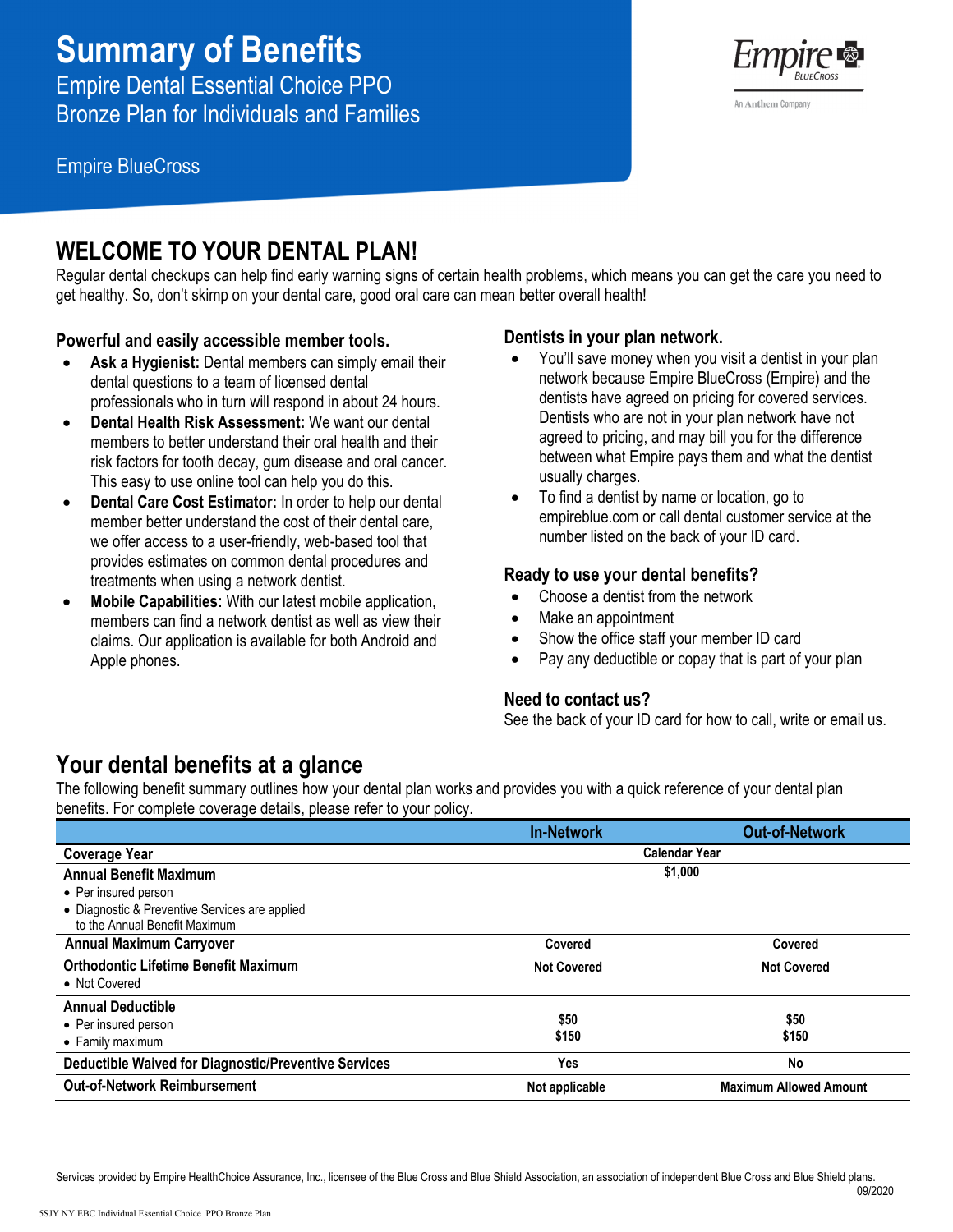| 100%<br>80%<br><b>No Waiting Period</b><br><b>Diagnostic &amp; Preventive Services</b><br>• Periodic dental exam<br>$\circ$ Limited to two per 12 months<br>• Teeth cleaning (prophylaxis)<br>$\circ$ Limited to two per 12 months<br>• Bitewing X-rays<br>$\circ$ Limited to one set per 12 months<br>• Full-Mouth or Panoramic X-rays<br>$\circ$ Limited to one per 60 months<br>• Fluoride application<br>$\circ$ Limited to one per 12 months through age 18<br>• Sealant application<br>$\circ$ Limited to one per 60 months through age 18<br>50%<br>50%<br><b>3 Month Waiting Period</b><br><b>Basic (Restorative) Services</b><br>• Consultation (second opinion)<br>o Limited to one per 12 months; only with X-rays and not allowed on the same day as<br>other services<br>• Space maintainer insertion<br>o Limited to one per tooth space per lifetime through age 18; posterior teeth only<br>• Amalgam (silver-colored) filling<br>○ Limited to one per tooth surface per 24 months<br>• Composite (tooth-colored) filling<br>o Limited to one per tooth surface per 24 months<br>• Brush biopsy (cancer test)<br>○ Limited to one per 12 months; all ages<br><b>Not Covered</b><br><b>Not Covered</b><br><b>Not Covered</b><br><b>Endodontics (Non-Surgical)</b><br>• Root Canal and retreatments<br>Limited to one per tooth per lifetime; permanent teeth only<br><b>Not Covered</b><br><b>Not Covered</b><br><b>Not Covered</b><br><b>Endodontics (Surgical)</b><br>• Apicoectomy and apexification<br>o Limited to one per tooth per lifetime; permanent teeth only<br><b>Periodontics (Non-Surgical)</b><br>• Periodontal maintenance<br>50%<br>50%<br><b>No Waiting Period</b><br>$\circ$ Limited to two per 12 months<br>• Scaling and root planing<br>50%<br>50%<br>3 Month Waiting Period<br>$\circ$ Limited to one per quadrant/area per 36 months<br><b>Not Covered</b><br><b>Not Covered</b><br><b>Not Covered</b><br><b>Periodontics (Surgical)</b><br>• Periodontal surgery (osseous, gingivectomy, graft procedures)<br>○ Limited to one per quadrant/area per 36 months<br>50%<br>50%<br><b>3 Month Waiting Period</b><br><b>Extractions (Simple)</b><br>• Simple extraction<br>$\circ$ Limited to one per tooth per lifetime<br><b>Not Covered</b><br><b>Not Covered</b><br><b>Not Covered</b><br><b>Oral Surgery (Complex)</b><br>• Surgical extraction<br>$\circ$ Limited to one per tooth per lifetime<br><b>Not Covered</b><br><b>Not Covered</b><br><b>Not Covered</b><br>Major (Restorative)<br>• Crowns, onlays, veneers<br>○ Limited to one per tooth per 84 months<br>• Cosmetic teeth whitening (external bleaching)<br>$\circ$ At home or in office, one per tooth per 12 months up to \$250 benefit limit per lifetime<br><b>Not Covered</b><br><b>Not Covered</b><br><b>Not Covered</b><br><b>Prosthodontics</b><br>• Dentures and bridges<br>$\circ$ Limited to one per tooth per 84 months<br>• Implants - Not covered<br>$\circ$ Limited to one per tooth/arch per 84 months<br><b>Repairs/Adjustments</b><br><b>Not Covered</b><br><b>Not Covered</b><br><b>Not Covered</b><br>• Crown, denture, and bridge repairs<br>○ Limited to one per tooth per 12 months; not within 6 months of placement<br>• Denture and bridge adjustments<br>○ Limited to two per(tooth) per 12 months; not within 6 months of placement<br><b>Not Covered</b><br><b>Orthodontic Services</b><br><b>Not Covered</b><br><b>Not Covered</b> | <b>Dental Services</b> | <b>In-Network</b><br><b>Empire Pays:</b> | <b>Out-of-Network</b><br><b>Empire Pays:</b> | <b>Waiting Period</b> |
|-------------------------------------------------------------------------------------------------------------------------------------------------------------------------------------------------------------------------------------------------------------------------------------------------------------------------------------------------------------------------------------------------------------------------------------------------------------------------------------------------------------------------------------------------------------------------------------------------------------------------------------------------------------------------------------------------------------------------------------------------------------------------------------------------------------------------------------------------------------------------------------------------------------------------------------------------------------------------------------------------------------------------------------------------------------------------------------------------------------------------------------------------------------------------------------------------------------------------------------------------------------------------------------------------------------------------------------------------------------------------------------------------------------------------------------------------------------------------------------------------------------------------------------------------------------------------------------------------------------------------------------------------------------------------------------------------------------------------------------------------------------------------------------------------------------------------------------------------------------------------------------------------------------------------------------------------------------------------------------------------------------------------------------------------------------------------------------------------------------------------------------------------------------------------------------------------------------------------------------------------------------------------------------------------------------------------------------------------------------------------------------------------------------------------------------------------------------------------------------------------------------------------------------------------------------------------------------------------------------------------------------------------------------------------------------------------------------------------------------------------------------------------------------------------------------------------------------------------------------------------------------------------------------------------------------------------------------------------------------------------------------------------------------------------------------------------------------------------------------------------------------------------------------------------------------------------------------------------------------------------------------------------------------------------------------------------------------------------------------------------------------------------------------------------------------------------------------------------|------------------------|------------------------------------------|----------------------------------------------|-----------------------|
|                                                                                                                                                                                                                                                                                                                                                                                                                                                                                                                                                                                                                                                                                                                                                                                                                                                                                                                                                                                                                                                                                                                                                                                                                                                                                                                                                                                                                                                                                                                                                                                                                                                                                                                                                                                                                                                                                                                                                                                                                                                                                                                                                                                                                                                                                                                                                                                                                                                                                                                                                                                                                                                                                                                                                                                                                                                                                                                                                                                                                                                                                                                                                                                                                                                                                                                                                                                                                                                                         |                        |                                          |                                              |                       |
|                                                                                                                                                                                                                                                                                                                                                                                                                                                                                                                                                                                                                                                                                                                                                                                                                                                                                                                                                                                                                                                                                                                                                                                                                                                                                                                                                                                                                                                                                                                                                                                                                                                                                                                                                                                                                                                                                                                                                                                                                                                                                                                                                                                                                                                                                                                                                                                                                                                                                                                                                                                                                                                                                                                                                                                                                                                                                                                                                                                                                                                                                                                                                                                                                                                                                                                                                                                                                                                                         |                        |                                          |                                              |                       |
|                                                                                                                                                                                                                                                                                                                                                                                                                                                                                                                                                                                                                                                                                                                                                                                                                                                                                                                                                                                                                                                                                                                                                                                                                                                                                                                                                                                                                                                                                                                                                                                                                                                                                                                                                                                                                                                                                                                                                                                                                                                                                                                                                                                                                                                                                                                                                                                                                                                                                                                                                                                                                                                                                                                                                                                                                                                                                                                                                                                                                                                                                                                                                                                                                                                                                                                                                                                                                                                                         |                        |                                          |                                              |                       |
|                                                                                                                                                                                                                                                                                                                                                                                                                                                                                                                                                                                                                                                                                                                                                                                                                                                                                                                                                                                                                                                                                                                                                                                                                                                                                                                                                                                                                                                                                                                                                                                                                                                                                                                                                                                                                                                                                                                                                                                                                                                                                                                                                                                                                                                                                                                                                                                                                                                                                                                                                                                                                                                                                                                                                                                                                                                                                                                                                                                                                                                                                                                                                                                                                                                                                                                                                                                                                                                                         |                        |                                          |                                              |                       |
|                                                                                                                                                                                                                                                                                                                                                                                                                                                                                                                                                                                                                                                                                                                                                                                                                                                                                                                                                                                                                                                                                                                                                                                                                                                                                                                                                                                                                                                                                                                                                                                                                                                                                                                                                                                                                                                                                                                                                                                                                                                                                                                                                                                                                                                                                                                                                                                                                                                                                                                                                                                                                                                                                                                                                                                                                                                                                                                                                                                                                                                                                                                                                                                                                                                                                                                                                                                                                                                                         |                        |                                          |                                              |                       |
|                                                                                                                                                                                                                                                                                                                                                                                                                                                                                                                                                                                                                                                                                                                                                                                                                                                                                                                                                                                                                                                                                                                                                                                                                                                                                                                                                                                                                                                                                                                                                                                                                                                                                                                                                                                                                                                                                                                                                                                                                                                                                                                                                                                                                                                                                                                                                                                                                                                                                                                                                                                                                                                                                                                                                                                                                                                                                                                                                                                                                                                                                                                                                                                                                                                                                                                                                                                                                                                                         |                        |                                          |                                              |                       |
|                                                                                                                                                                                                                                                                                                                                                                                                                                                                                                                                                                                                                                                                                                                                                                                                                                                                                                                                                                                                                                                                                                                                                                                                                                                                                                                                                                                                                                                                                                                                                                                                                                                                                                                                                                                                                                                                                                                                                                                                                                                                                                                                                                                                                                                                                                                                                                                                                                                                                                                                                                                                                                                                                                                                                                                                                                                                                                                                                                                                                                                                                                                                                                                                                                                                                                                                                                                                                                                                         |                        |                                          |                                              |                       |
|                                                                                                                                                                                                                                                                                                                                                                                                                                                                                                                                                                                                                                                                                                                                                                                                                                                                                                                                                                                                                                                                                                                                                                                                                                                                                                                                                                                                                                                                                                                                                                                                                                                                                                                                                                                                                                                                                                                                                                                                                                                                                                                                                                                                                                                                                                                                                                                                                                                                                                                                                                                                                                                                                                                                                                                                                                                                                                                                                                                                                                                                                                                                                                                                                                                                                                                                                                                                                                                                         |                        |                                          |                                              |                       |
|                                                                                                                                                                                                                                                                                                                                                                                                                                                                                                                                                                                                                                                                                                                                                                                                                                                                                                                                                                                                                                                                                                                                                                                                                                                                                                                                                                                                                                                                                                                                                                                                                                                                                                                                                                                                                                                                                                                                                                                                                                                                                                                                                                                                                                                                                                                                                                                                                                                                                                                                                                                                                                                                                                                                                                                                                                                                                                                                                                                                                                                                                                                                                                                                                                                                                                                                                                                                                                                                         |                        |                                          |                                              |                       |
|                                                                                                                                                                                                                                                                                                                                                                                                                                                                                                                                                                                                                                                                                                                                                                                                                                                                                                                                                                                                                                                                                                                                                                                                                                                                                                                                                                                                                                                                                                                                                                                                                                                                                                                                                                                                                                                                                                                                                                                                                                                                                                                                                                                                                                                                                                                                                                                                                                                                                                                                                                                                                                                                                                                                                                                                                                                                                                                                                                                                                                                                                                                                                                                                                                                                                                                                                                                                                                                                         |                        |                                          |                                              |                       |
|                                                                                                                                                                                                                                                                                                                                                                                                                                                                                                                                                                                                                                                                                                                                                                                                                                                                                                                                                                                                                                                                                                                                                                                                                                                                                                                                                                                                                                                                                                                                                                                                                                                                                                                                                                                                                                                                                                                                                                                                                                                                                                                                                                                                                                                                                                                                                                                                                                                                                                                                                                                                                                                                                                                                                                                                                                                                                                                                                                                                                                                                                                                                                                                                                                                                                                                                                                                                                                                                         |                        |                                          |                                              |                       |
|                                                                                                                                                                                                                                                                                                                                                                                                                                                                                                                                                                                                                                                                                                                                                                                                                                                                                                                                                                                                                                                                                                                                                                                                                                                                                                                                                                                                                                                                                                                                                                                                                                                                                                                                                                                                                                                                                                                                                                                                                                                                                                                                                                                                                                                                                                                                                                                                                                                                                                                                                                                                                                                                                                                                                                                                                                                                                                                                                                                                                                                                                                                                                                                                                                                                                                                                                                                                                                                                         |                        |                                          |                                              |                       |
|                                                                                                                                                                                                                                                                                                                                                                                                                                                                                                                                                                                                                                                                                                                                                                                                                                                                                                                                                                                                                                                                                                                                                                                                                                                                                                                                                                                                                                                                                                                                                                                                                                                                                                                                                                                                                                                                                                                                                                                                                                                                                                                                                                                                                                                                                                                                                                                                                                                                                                                                                                                                                                                                                                                                                                                                                                                                                                                                                                                                                                                                                                                                                                                                                                                                                                                                                                                                                                                                         |                        |                                          |                                              |                       |
|                                                                                                                                                                                                                                                                                                                                                                                                                                                                                                                                                                                                                                                                                                                                                                                                                                                                                                                                                                                                                                                                                                                                                                                                                                                                                                                                                                                                                                                                                                                                                                                                                                                                                                                                                                                                                                                                                                                                                                                                                                                                                                                                                                                                                                                                                                                                                                                                                                                                                                                                                                                                                                                                                                                                                                                                                                                                                                                                                                                                                                                                                                                                                                                                                                                                                                                                                                                                                                                                         |                        |                                          |                                              |                       |
|                                                                                                                                                                                                                                                                                                                                                                                                                                                                                                                                                                                                                                                                                                                                                                                                                                                                                                                                                                                                                                                                                                                                                                                                                                                                                                                                                                                                                                                                                                                                                                                                                                                                                                                                                                                                                                                                                                                                                                                                                                                                                                                                                                                                                                                                                                                                                                                                                                                                                                                                                                                                                                                                                                                                                                                                                                                                                                                                                                                                                                                                                                                                                                                                                                                                                                                                                                                                                                                                         |                        |                                          |                                              |                       |
|                                                                                                                                                                                                                                                                                                                                                                                                                                                                                                                                                                                                                                                                                                                                                                                                                                                                                                                                                                                                                                                                                                                                                                                                                                                                                                                                                                                                                                                                                                                                                                                                                                                                                                                                                                                                                                                                                                                                                                                                                                                                                                                                                                                                                                                                                                                                                                                                                                                                                                                                                                                                                                                                                                                                                                                                                                                                                                                                                                                                                                                                                                                                                                                                                                                                                                                                                                                                                                                                         |                        |                                          |                                              |                       |
|                                                                                                                                                                                                                                                                                                                                                                                                                                                                                                                                                                                                                                                                                                                                                                                                                                                                                                                                                                                                                                                                                                                                                                                                                                                                                                                                                                                                                                                                                                                                                                                                                                                                                                                                                                                                                                                                                                                                                                                                                                                                                                                                                                                                                                                                                                                                                                                                                                                                                                                                                                                                                                                                                                                                                                                                                                                                                                                                                                                                                                                                                                                                                                                                                                                                                                                                                                                                                                                                         |                        |                                          |                                              |                       |
|                                                                                                                                                                                                                                                                                                                                                                                                                                                                                                                                                                                                                                                                                                                                                                                                                                                                                                                                                                                                                                                                                                                                                                                                                                                                                                                                                                                                                                                                                                                                                                                                                                                                                                                                                                                                                                                                                                                                                                                                                                                                                                                                                                                                                                                                                                                                                                                                                                                                                                                                                                                                                                                                                                                                                                                                                                                                                                                                                                                                                                                                                                                                                                                                                                                                                                                                                                                                                                                                         |                        |                                          |                                              |                       |
|                                                                                                                                                                                                                                                                                                                                                                                                                                                                                                                                                                                                                                                                                                                                                                                                                                                                                                                                                                                                                                                                                                                                                                                                                                                                                                                                                                                                                                                                                                                                                                                                                                                                                                                                                                                                                                                                                                                                                                                                                                                                                                                                                                                                                                                                                                                                                                                                                                                                                                                                                                                                                                                                                                                                                                                                                                                                                                                                                                                                                                                                                                                                                                                                                                                                                                                                                                                                                                                                         |                        |                                          |                                              |                       |
|                                                                                                                                                                                                                                                                                                                                                                                                                                                                                                                                                                                                                                                                                                                                                                                                                                                                                                                                                                                                                                                                                                                                                                                                                                                                                                                                                                                                                                                                                                                                                                                                                                                                                                                                                                                                                                                                                                                                                                                                                                                                                                                                                                                                                                                                                                                                                                                                                                                                                                                                                                                                                                                                                                                                                                                                                                                                                                                                                                                                                                                                                                                                                                                                                                                                                                                                                                                                                                                                         |                        |                                          |                                              |                       |
|                                                                                                                                                                                                                                                                                                                                                                                                                                                                                                                                                                                                                                                                                                                                                                                                                                                                                                                                                                                                                                                                                                                                                                                                                                                                                                                                                                                                                                                                                                                                                                                                                                                                                                                                                                                                                                                                                                                                                                                                                                                                                                                                                                                                                                                                                                                                                                                                                                                                                                                                                                                                                                                                                                                                                                                                                                                                                                                                                                                                                                                                                                                                                                                                                                                                                                                                                                                                                                                                         |                        |                                          |                                              |                       |
|                                                                                                                                                                                                                                                                                                                                                                                                                                                                                                                                                                                                                                                                                                                                                                                                                                                                                                                                                                                                                                                                                                                                                                                                                                                                                                                                                                                                                                                                                                                                                                                                                                                                                                                                                                                                                                                                                                                                                                                                                                                                                                                                                                                                                                                                                                                                                                                                                                                                                                                                                                                                                                                                                                                                                                                                                                                                                                                                                                                                                                                                                                                                                                                                                                                                                                                                                                                                                                                                         |                        |                                          |                                              |                       |
|                                                                                                                                                                                                                                                                                                                                                                                                                                                                                                                                                                                                                                                                                                                                                                                                                                                                                                                                                                                                                                                                                                                                                                                                                                                                                                                                                                                                                                                                                                                                                                                                                                                                                                                                                                                                                                                                                                                                                                                                                                                                                                                                                                                                                                                                                                                                                                                                                                                                                                                                                                                                                                                                                                                                                                                                                                                                                                                                                                                                                                                                                                                                                                                                                                                                                                                                                                                                                                                                         |                        |                                          |                                              |                       |
|                                                                                                                                                                                                                                                                                                                                                                                                                                                                                                                                                                                                                                                                                                                                                                                                                                                                                                                                                                                                                                                                                                                                                                                                                                                                                                                                                                                                                                                                                                                                                                                                                                                                                                                                                                                                                                                                                                                                                                                                                                                                                                                                                                                                                                                                                                                                                                                                                                                                                                                                                                                                                                                                                                                                                                                                                                                                                                                                                                                                                                                                                                                                                                                                                                                                                                                                                                                                                                                                         |                        |                                          |                                              |                       |
|                                                                                                                                                                                                                                                                                                                                                                                                                                                                                                                                                                                                                                                                                                                                                                                                                                                                                                                                                                                                                                                                                                                                                                                                                                                                                                                                                                                                                                                                                                                                                                                                                                                                                                                                                                                                                                                                                                                                                                                                                                                                                                                                                                                                                                                                                                                                                                                                                                                                                                                                                                                                                                                                                                                                                                                                                                                                                                                                                                                                                                                                                                                                                                                                                                                                                                                                                                                                                                                                         |                        |                                          |                                              |                       |
|                                                                                                                                                                                                                                                                                                                                                                                                                                                                                                                                                                                                                                                                                                                                                                                                                                                                                                                                                                                                                                                                                                                                                                                                                                                                                                                                                                                                                                                                                                                                                                                                                                                                                                                                                                                                                                                                                                                                                                                                                                                                                                                                                                                                                                                                                                                                                                                                                                                                                                                                                                                                                                                                                                                                                                                                                                                                                                                                                                                                                                                                                                                                                                                                                                                                                                                                                                                                                                                                         |                        |                                          |                                              |                       |
|                                                                                                                                                                                                                                                                                                                                                                                                                                                                                                                                                                                                                                                                                                                                                                                                                                                                                                                                                                                                                                                                                                                                                                                                                                                                                                                                                                                                                                                                                                                                                                                                                                                                                                                                                                                                                                                                                                                                                                                                                                                                                                                                                                                                                                                                                                                                                                                                                                                                                                                                                                                                                                                                                                                                                                                                                                                                                                                                                                                                                                                                                                                                                                                                                                                                                                                                                                                                                                                                         |                        |                                          |                                              |                       |
|                                                                                                                                                                                                                                                                                                                                                                                                                                                                                                                                                                                                                                                                                                                                                                                                                                                                                                                                                                                                                                                                                                                                                                                                                                                                                                                                                                                                                                                                                                                                                                                                                                                                                                                                                                                                                                                                                                                                                                                                                                                                                                                                                                                                                                                                                                                                                                                                                                                                                                                                                                                                                                                                                                                                                                                                                                                                                                                                                                                                                                                                                                                                                                                                                                                                                                                                                                                                                                                                         |                        |                                          |                                              |                       |
|                                                                                                                                                                                                                                                                                                                                                                                                                                                                                                                                                                                                                                                                                                                                                                                                                                                                                                                                                                                                                                                                                                                                                                                                                                                                                                                                                                                                                                                                                                                                                                                                                                                                                                                                                                                                                                                                                                                                                                                                                                                                                                                                                                                                                                                                                                                                                                                                                                                                                                                                                                                                                                                                                                                                                                                                                                                                                                                                                                                                                                                                                                                                                                                                                                                                                                                                                                                                                                                                         |                        |                                          |                                              |                       |
|                                                                                                                                                                                                                                                                                                                                                                                                                                                                                                                                                                                                                                                                                                                                                                                                                                                                                                                                                                                                                                                                                                                                                                                                                                                                                                                                                                                                                                                                                                                                                                                                                                                                                                                                                                                                                                                                                                                                                                                                                                                                                                                                                                                                                                                                                                                                                                                                                                                                                                                                                                                                                                                                                                                                                                                                                                                                                                                                                                                                                                                                                                                                                                                                                                                                                                                                                                                                                                                                         |                        |                                          |                                              |                       |
|                                                                                                                                                                                                                                                                                                                                                                                                                                                                                                                                                                                                                                                                                                                                                                                                                                                                                                                                                                                                                                                                                                                                                                                                                                                                                                                                                                                                                                                                                                                                                                                                                                                                                                                                                                                                                                                                                                                                                                                                                                                                                                                                                                                                                                                                                                                                                                                                                                                                                                                                                                                                                                                                                                                                                                                                                                                                                                                                                                                                                                                                                                                                                                                                                                                                                                                                                                                                                                                                         |                        |                                          |                                              |                       |
|                                                                                                                                                                                                                                                                                                                                                                                                                                                                                                                                                                                                                                                                                                                                                                                                                                                                                                                                                                                                                                                                                                                                                                                                                                                                                                                                                                                                                                                                                                                                                                                                                                                                                                                                                                                                                                                                                                                                                                                                                                                                                                                                                                                                                                                                                                                                                                                                                                                                                                                                                                                                                                                                                                                                                                                                                                                                                                                                                                                                                                                                                                                                                                                                                                                                                                                                                                                                                                                                         |                        |                                          |                                              |                       |
|                                                                                                                                                                                                                                                                                                                                                                                                                                                                                                                                                                                                                                                                                                                                                                                                                                                                                                                                                                                                                                                                                                                                                                                                                                                                                                                                                                                                                                                                                                                                                                                                                                                                                                                                                                                                                                                                                                                                                                                                                                                                                                                                                                                                                                                                                                                                                                                                                                                                                                                                                                                                                                                                                                                                                                                                                                                                                                                                                                                                                                                                                                                                                                                                                                                                                                                                                                                                                                                                         |                        |                                          |                                              |                       |
|                                                                                                                                                                                                                                                                                                                                                                                                                                                                                                                                                                                                                                                                                                                                                                                                                                                                                                                                                                                                                                                                                                                                                                                                                                                                                                                                                                                                                                                                                                                                                                                                                                                                                                                                                                                                                                                                                                                                                                                                                                                                                                                                                                                                                                                                                                                                                                                                                                                                                                                                                                                                                                                                                                                                                                                                                                                                                                                                                                                                                                                                                                                                                                                                                                                                                                                                                                                                                                                                         |                        |                                          |                                              |                       |
|                                                                                                                                                                                                                                                                                                                                                                                                                                                                                                                                                                                                                                                                                                                                                                                                                                                                                                                                                                                                                                                                                                                                                                                                                                                                                                                                                                                                                                                                                                                                                                                                                                                                                                                                                                                                                                                                                                                                                                                                                                                                                                                                                                                                                                                                                                                                                                                                                                                                                                                                                                                                                                                                                                                                                                                                                                                                                                                                                                                                                                                                                                                                                                                                                                                                                                                                                                                                                                                                         |                        |                                          |                                              |                       |
|                                                                                                                                                                                                                                                                                                                                                                                                                                                                                                                                                                                                                                                                                                                                                                                                                                                                                                                                                                                                                                                                                                                                                                                                                                                                                                                                                                                                                                                                                                                                                                                                                                                                                                                                                                                                                                                                                                                                                                                                                                                                                                                                                                                                                                                                                                                                                                                                                                                                                                                                                                                                                                                                                                                                                                                                                                                                                                                                                                                                                                                                                                                                                                                                                                                                                                                                                                                                                                                                         |                        |                                          |                                              |                       |
|                                                                                                                                                                                                                                                                                                                                                                                                                                                                                                                                                                                                                                                                                                                                                                                                                                                                                                                                                                                                                                                                                                                                                                                                                                                                                                                                                                                                                                                                                                                                                                                                                                                                                                                                                                                                                                                                                                                                                                                                                                                                                                                                                                                                                                                                                                                                                                                                                                                                                                                                                                                                                                                                                                                                                                                                                                                                                                                                                                                                                                                                                                                                                                                                                                                                                                                                                                                                                                                                         |                        |                                          |                                              |                       |
|                                                                                                                                                                                                                                                                                                                                                                                                                                                                                                                                                                                                                                                                                                                                                                                                                                                                                                                                                                                                                                                                                                                                                                                                                                                                                                                                                                                                                                                                                                                                                                                                                                                                                                                                                                                                                                                                                                                                                                                                                                                                                                                                                                                                                                                                                                                                                                                                                                                                                                                                                                                                                                                                                                                                                                                                                                                                                                                                                                                                                                                                                                                                                                                                                                                                                                                                                                                                                                                                         |                        |                                          |                                              |                       |
|                                                                                                                                                                                                                                                                                                                                                                                                                                                                                                                                                                                                                                                                                                                                                                                                                                                                                                                                                                                                                                                                                                                                                                                                                                                                                                                                                                                                                                                                                                                                                                                                                                                                                                                                                                                                                                                                                                                                                                                                                                                                                                                                                                                                                                                                                                                                                                                                                                                                                                                                                                                                                                                                                                                                                                                                                                                                                                                                                                                                                                                                                                                                                                                                                                                                                                                                                                                                                                                                         |                        |                                          |                                              |                       |
|                                                                                                                                                                                                                                                                                                                                                                                                                                                                                                                                                                                                                                                                                                                                                                                                                                                                                                                                                                                                                                                                                                                                                                                                                                                                                                                                                                                                                                                                                                                                                                                                                                                                                                                                                                                                                                                                                                                                                                                                                                                                                                                                                                                                                                                                                                                                                                                                                                                                                                                                                                                                                                                                                                                                                                                                                                                                                                                                                                                                                                                                                                                                                                                                                                                                                                                                                                                                                                                                         |                        |                                          |                                              |                       |
|                                                                                                                                                                                                                                                                                                                                                                                                                                                                                                                                                                                                                                                                                                                                                                                                                                                                                                                                                                                                                                                                                                                                                                                                                                                                                                                                                                                                                                                                                                                                                                                                                                                                                                                                                                                                                                                                                                                                                                                                                                                                                                                                                                                                                                                                                                                                                                                                                                                                                                                                                                                                                                                                                                                                                                                                                                                                                                                                                                                                                                                                                                                                                                                                                                                                                                                                                                                                                                                                         |                        |                                          |                                              |                       |
|                                                                                                                                                                                                                                                                                                                                                                                                                                                                                                                                                                                                                                                                                                                                                                                                                                                                                                                                                                                                                                                                                                                                                                                                                                                                                                                                                                                                                                                                                                                                                                                                                                                                                                                                                                                                                                                                                                                                                                                                                                                                                                                                                                                                                                                                                                                                                                                                                                                                                                                                                                                                                                                                                                                                                                                                                                                                                                                                                                                                                                                                                                                                                                                                                                                                                                                                                                                                                                                                         |                        |                                          |                                              |                       |
|                                                                                                                                                                                                                                                                                                                                                                                                                                                                                                                                                                                                                                                                                                                                                                                                                                                                                                                                                                                                                                                                                                                                                                                                                                                                                                                                                                                                                                                                                                                                                                                                                                                                                                                                                                                                                                                                                                                                                                                                                                                                                                                                                                                                                                                                                                                                                                                                                                                                                                                                                                                                                                                                                                                                                                                                                                                                                                                                                                                                                                                                                                                                                                                                                                                                                                                                                                                                                                                                         |                        |                                          |                                              |                       |
|                                                                                                                                                                                                                                                                                                                                                                                                                                                                                                                                                                                                                                                                                                                                                                                                                                                                                                                                                                                                                                                                                                                                                                                                                                                                                                                                                                                                                                                                                                                                                                                                                                                                                                                                                                                                                                                                                                                                                                                                                                                                                                                                                                                                                                                                                                                                                                                                                                                                                                                                                                                                                                                                                                                                                                                                                                                                                                                                                                                                                                                                                                                                                                                                                                                                                                                                                                                                                                                                         |                        |                                          |                                              |                       |
|                                                                                                                                                                                                                                                                                                                                                                                                                                                                                                                                                                                                                                                                                                                                                                                                                                                                                                                                                                                                                                                                                                                                                                                                                                                                                                                                                                                                                                                                                                                                                                                                                                                                                                                                                                                                                                                                                                                                                                                                                                                                                                                                                                                                                                                                                                                                                                                                                                                                                                                                                                                                                                                                                                                                                                                                                                                                                                                                                                                                                                                                                                                                                                                                                                                                                                                                                                                                                                                                         | o Not Covered          |                                          |                                              |                       |